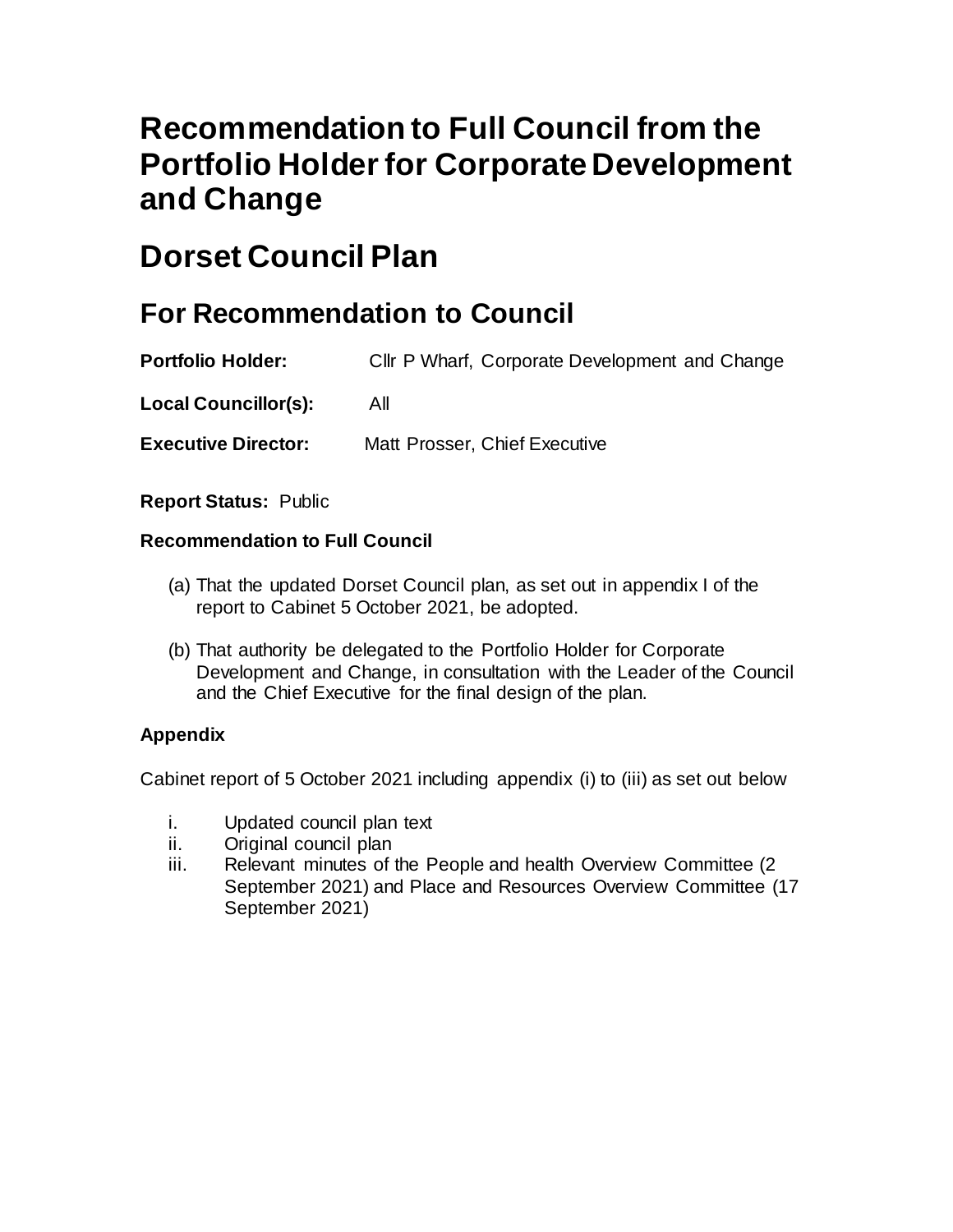#### **Extract from the draft notes from the meeting of Cabinet members held on 18 May 2021.**

The Portfolio Holder for Highways, Travel and Environment set out the recommendation to Full Council in respect of the Climate and Ecological Emergency Strategy Consultation Results. In presenting the strategy he referred to the following: -

- The main area of concern remained around the target for the Council to achieve a Carbon neutral position.
- This was set at an achievable and realistic date of 2040.
- Where appropriate and in response to public consultation, discussions with Place and Resources Scrutiny Committee and individual members, the strategy and action plan documents had been amended.
- Highlighted that the strategy was a living document and a short survey remained open for the public to continue to make comments.
- Further investigations and developments would continue as technologies developed.
- There was a growth in the detail in respect of Hydrogen energy
- If adopted and as set out in the Council Plan, the Climate and Ecological Emergency Strategy document would impact on what and how the council provided its services in the future.
- The Council was awarded £19 million by Government to spend on properties within the Dorset Council area to reduce carbon emissions and running costs.
- He thanked officers for their work on the document and consultation process.

Following discussion at Place and Resources Scrutiny Committee on 12 May 2021 and having heard the committee debate, the Executive Director for Place confirmed that he was making the following recommendation:

"That Cabinet consider the outcomes of the consultation and amendments to the Climate and Ecological Emergency Strategy and Action Plan and recommended its final approval to Full Council".

In making this recommendation, the Executive Director confirmed that the recommendation sheet and the extract notes of the informal meeting of Place and Resources Scrutiny Committee were circulated to Cabinet as a supplement to this meeting.